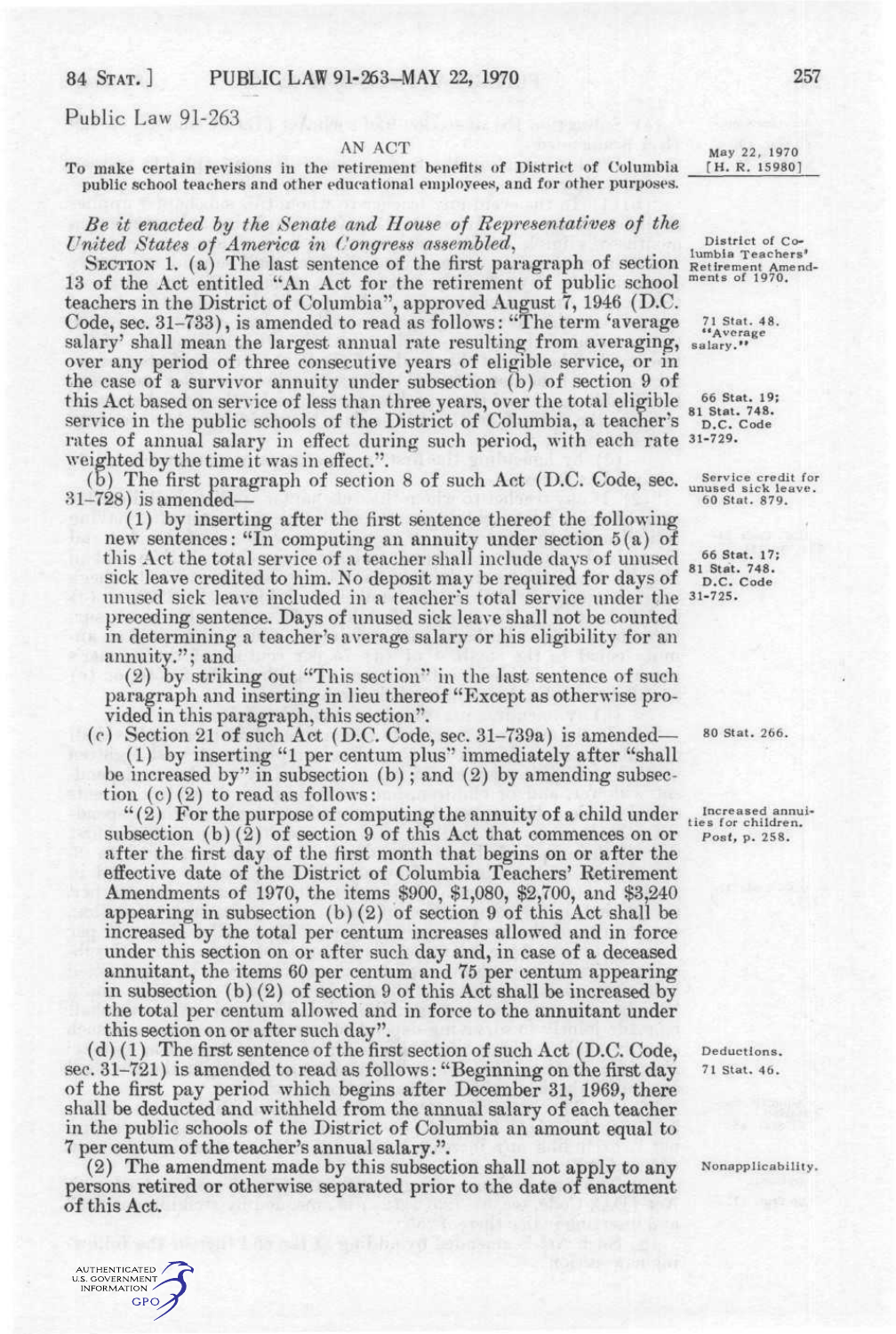gurvivor annu-ities. **66 Stat. 19; 81 Stat. 748.** 

(e) Subsection (b) of section 9 of such Act (D.C. Code, sec. 31-729 (b)) is amended—

 $(1)$  by amending the first sentence of paragraph  $(1)$  to read as follows:

''(b) (1) In the event any teacher to whom this subchapter applies shall die subsequent to March 6, 1952, after completing at least eighteen months of eligible service and is survived by a widow, or dependent widower, such widow or dependent widower shall be paid an annuity beginning the day after the teacher dies, equal to 55 per centum of the amount of an annuity computed as provided in subsection (a) of section 5 of this Act with respect to such teacher, except that in the computation of the annuity mider such subsection the annuity of the teacher shall be at least the smaller of (i) 40 per centum of his average salary, or (ii) the sum obtained under such subsection after increasing his eligible service of the type last performed by the period elapsing between the date of death and the date he would have become sixty years of age.";

(2) by amending the first two sentences of paragraph (2) to read as follows:

''(2) If any teacher to whom this subchapter applies shall die after completing at least eighteen months of eligible service or after having retired under the provisions of section 3 or section 4 of this Act and is survived by a wife or husband, each surviving child shall be paid an annuity equal to the smallest of (a) 60 per centum of the teacher's average salary divided by the number of children, (b) \$900, or (c) \$2,700 divided by the number of children. If such teacher is not survived by a wife or husband, each surviving child shall be paid an annuity equal to the smallest of (a) 75 per centum of the teacher's average salary divided by the number of children,  $(b)$  \$1,080, or  $(c)$ \$3,240 divided by the number of children.''; and

(3) by amending paragraph (3) to read as follows:

"(3) In the event any teacher to whom this subchapter applies shall die subsequent to March 6, 1952, after completing at least eighteen months of eligible service, and is not survived by a widow, a dependent widower, and/or children, but is survived by dependent parents or a dependent father or a dependent mother, such surviving dependent parents or parent shall be paid an annuity, beginning the first day of the month following the death of the teacher, equal to 55 per centum of the amount of an annuity computed as provided in subsection (a) of section 5 of this Act with respect to such teacher, except that, in the computation of the annuity under such subsection, the annuity of the teacher shall be at least the smaller of (i) 40 per centum of his average salary, or (ii) the sum obtained under such subsection after increasing his eligible service of the type last performed by the period elapsing between the date of death and the date he would have become sixty years of age: *Provided.* That such payments shall be made jointly to surviving dependent parents and payment of such annuity shall continue after the death of either dependent parent: *Provided further^* That all such payments or any right thereto shall cease upon the death of both dependent parents."

 $(f)(1)$  The second sentence of subsection  $(b)(1)$  of section 5 of such Act (D.C. Code, sec.  $31-725(b)(1)$ ) is amended by striking out ", excluding any increase because of retirement under section 4 of this Act,".

(2) The first sentence of subsection (b) (2) of section 5 of such Act (D.C. Code, sec,  $31-725(b)(2)$ ) is amended by striking out " $50$ " and inserting in lieu thereof "55".

(g) Such Act is amended by adding at the end thereof the following new section:

D.C. Code 31- 723, 31-724,

D.C. Code 31- 725.

Annuity com-putation. 71 Stat. 46.

> Option. 66 Stat. 17.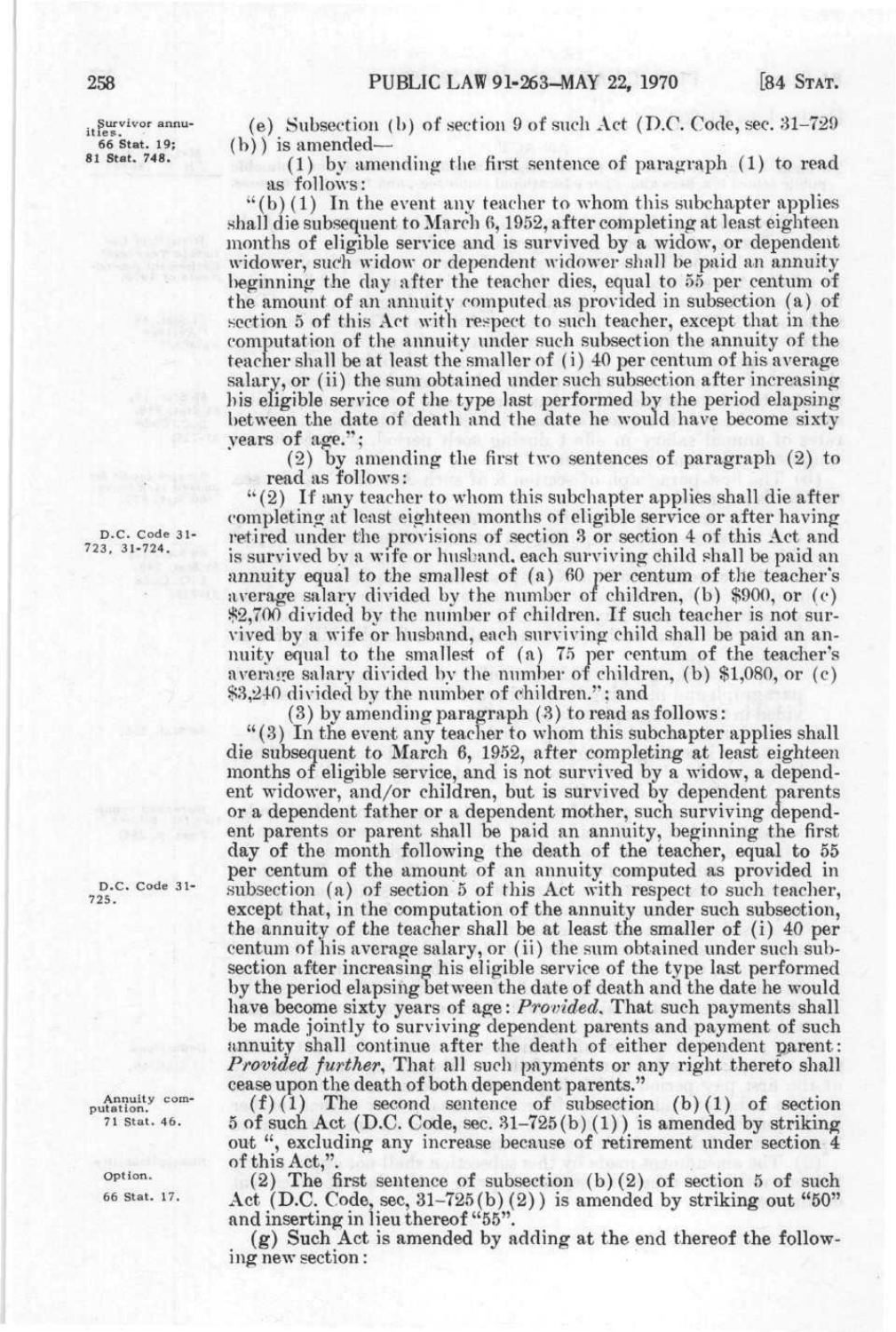"SEC. 23. Effective on (a) the first day of the first month which begins after October 20, 1969, or (b) the commencing date of annuity, whichever is later, the annuity of each surviving spouse whose entitlement to annuity payable from the District of Columbia teachers' retirement and annuity fund resulted from the death of:

 $"(1)$  a teacher prior to October 24, 1962, or

•'(2) a retired teacher whose retirement was based on a separation from service prior to October 24, 1962, shall be increased by 10 per centum.

SEC. 2. (a) The amendments made by subsections (a), (b), (e)(1), Nonapplicability.<br>(3), and (f) of section 1 of this Act shall not apply in the case *Ante, p.* 257. (e)(3), and (f) of section 1 of this  $\Lambda$ ct shall not apply in the case of persons retired or otherwise separated prior to October 20, 1969, and the rights of such persons and their survivors shall continue in the same manner and to the same extent as if such amendments had not been made.

(b) The amendment made by subsection (c) (1) of section 1 of this Act shall apply only to determinations of amounts of annuity increases which are made after October 20, 1969, under section 21 of the Act of August 7, 1946 (D.C. Code, sec. 31–739a). Ante, p. 257.<br>(c)(1) The amendment made by subsection (e)(2) of section 1 Effective date.

(c)(1) The amendment made by subsection (e)(2) of section 1 Effective date.<br>this Act shall become effective on the first day of the first month. Ante, p. 258. of this Act shall become effective on the first day of the first month which begins after October 20,1969.

(2) The annuity of each surviving child who, immediately prior Recomputed anto the effective date of such amendment is receiving an annuity under child. subsection (b)(2) of section 9 of such Act (I).C. Code, sec. 31-729 (b)(2)) or under a comparable provision of any prior law, or who  $A$ <sup>nte, p. 258.</sup> hereafter becomes entitled to receive annuity under such Act shall be recomputed effective on such date, or computed from commencing date if later, in accordance with such amendment. Xo increase allowed or in force prior to such date shall be included in the computation or recomputation of any such annuity. This paragraph shall not operate to reduce any annuity.

SEC. 3. The Act entitled "An Act for the retirement of public school teachers in the District of Columbia\*', approved August 7, 1946, as amended (60 Stat. 875; D.C. Code, sec. 31-721 to 739) is amended by si stat. 751. inserting the following section after the first section :<br>to<sup>21-739</sup>c.  $\frac{1}{2}$ 

"SEC. 1A. (a) Any teacher who enters on approved leave without  $\epsilon_{\rm or\ less\ without}$ pay to serve as a full-time officer or employee of an organization com- pay. posed primarily of teachers, for the purpose of bargaining with the District of Columbia concerning grievances, disputes, hours of employment, or conditions of work, may, within sixty days after entering on such leave without pay, file with the Board of Education of the District of Columbia an election to receive full retirement credit for his periods of that leave without pay and arrange to pay currently into the teachers' retirement fund established pursuant to this Act, through the Board of Education, amounts equal to the retirement deductions plus additional amounts equivalent to such amounts, in lieu of District of Columbia contributions which would be applicable if he were in pay status. A teacher who is on approved leave without pay and serving as a full-time officer or employee of such an organization on the date of enactment of this section may similarly make such election within sixty days after such date of enactment. If the election and all payments herein provided are not made, the teacher shall receive no credit for such periods of leave without pay occurring on or after the date of enactment of this section. enactment of this section.<br>"(b) A teacher may deposit with interest at 4 per centum com-

"(b) A teacher may deposit with interest at 4 per centum com- Matching retire-<br>pounded annually an amount equal to retirement deductions repre- nent deposit. senting any period or periods of approved leave without pay while serving any period or periods or approved have whilout pay while serving, prior to the date of enactment of this section, as a full-time